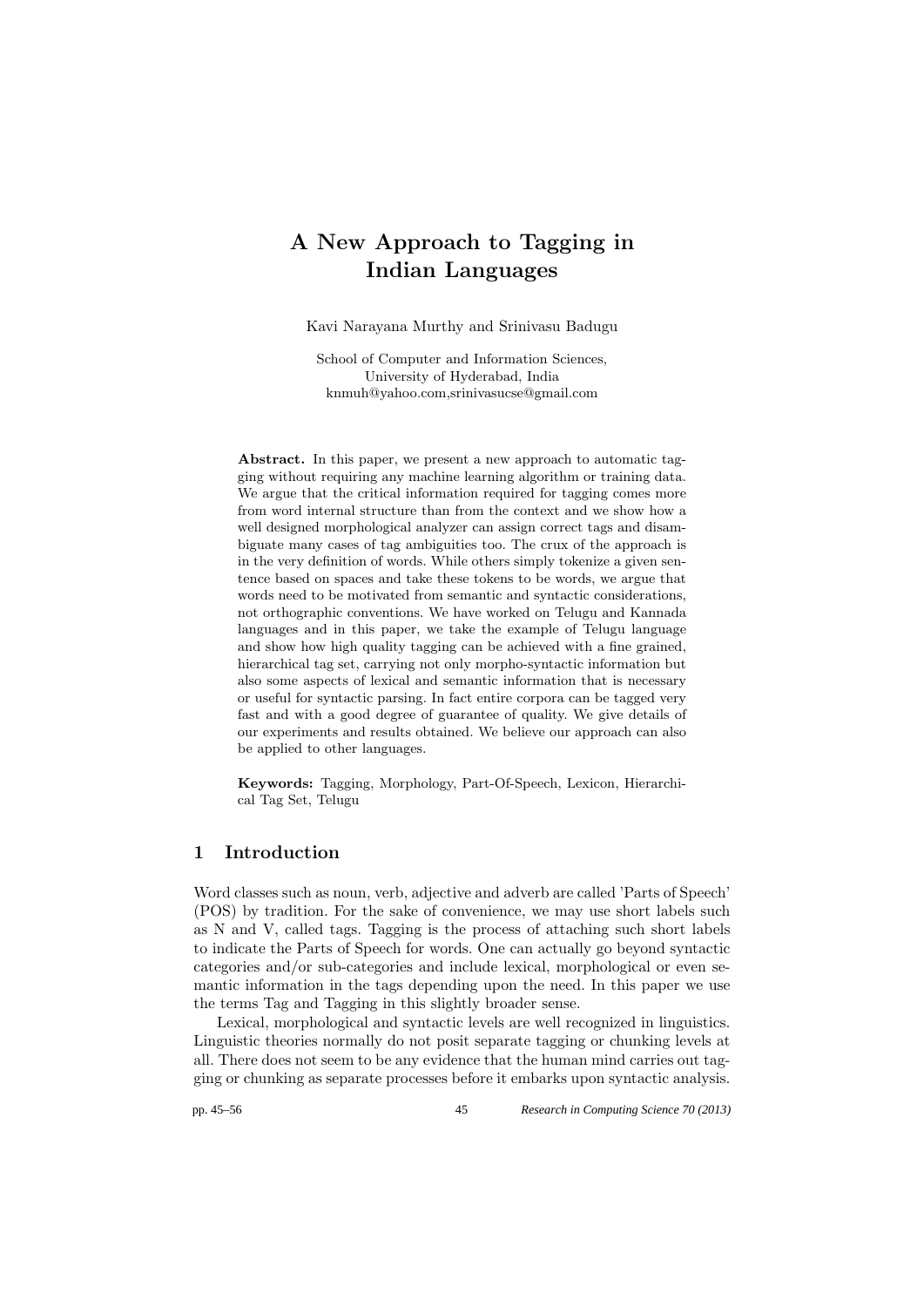However, in practice it has generally been found that tagging can significantly reduce lexical ambiguities and thereby speed up syntactic parsing. Tagging is thus useful only to the extent it reduces ambiguities. Of course tagging can also help in other tasks such as word sense disambiguation, text categorization and text summarization.

There are mainly two broad approaches for POS tagging: 1) Linguistic, Knowledge Based or Rule Based approaches 2) Machine Learning or Stochastic or Statistical approaches (HMM and Viterbi decoding, for example). Combinations of the two are also used. We may either do a purely statistical tagging first and then rule out linguistically impossible assignments, or, we may start with linguistically possible tag assignments and then use statistics to the choose the 'best' assignments. Stochastic tagging techniques can be either supervised / unsupervised / hybrid. One may think of tagging as assignment of tags to words or as disambiguation of possible tags. It may be noted that a dictionary or a morphological analyzer typically looks at words in isolation while a tagger looks at the sentential context and attempts to reduce the possible tags for a given word in context in which it appears. Statistical approaches may assign a tag sequence to a word sequence, instead of assigning tags to individual words. Each method has its own merits and demerits.

Machine learning approaches require training data. Generating training data is not an easy task and the quality and quantity may both be important considerations. Training data needs to be large and representative. Labeled training data can be either generated completely manually or tagged data generated by an existing tagger can be manually checked and refined to create high quality training data and both of these methods have their obvious limitations. In practice, we will have to live with sparse data and smoothing techniques used may introduce their own artifacts.

Given the limited amount of training data that is practically possible to develop, a large and detailed tag set will lead to sparsity of training data and machine learning algorithms will fail to learn effectively[1]. Manual tagging and checking also become difficult and error prone as the tag set becomes large and fine-grained and so there is a strong tendency to go for small, flat tag sets in machine learning approaches [2–6]. Such small tag sets may not capture all the required and/or useful bits of information for carrying out syntactic parsing and other relevant tasks in NLP. Morphological features are essential for syntactic analysis in many cases. These have also been the conclusions of a practical experiment of using fine grained morphological tag set reported by Schmid and Laws[7]. Their experiments were carried out using German and Czech as examples of highly inflectional languages. Fine-grained distinctions may actually help to disambiguate other words in the local context. Flat tag sets are also rigid and resist changes. Hierarchical tag sets are more flexible. Thus the design of the tag-set is strongly influenced by the approach taken for tagging. Further, it is also influenced by the particular purpose for which tagging is taken up. A dependency parser of a particular kind may need a somewhat different sort of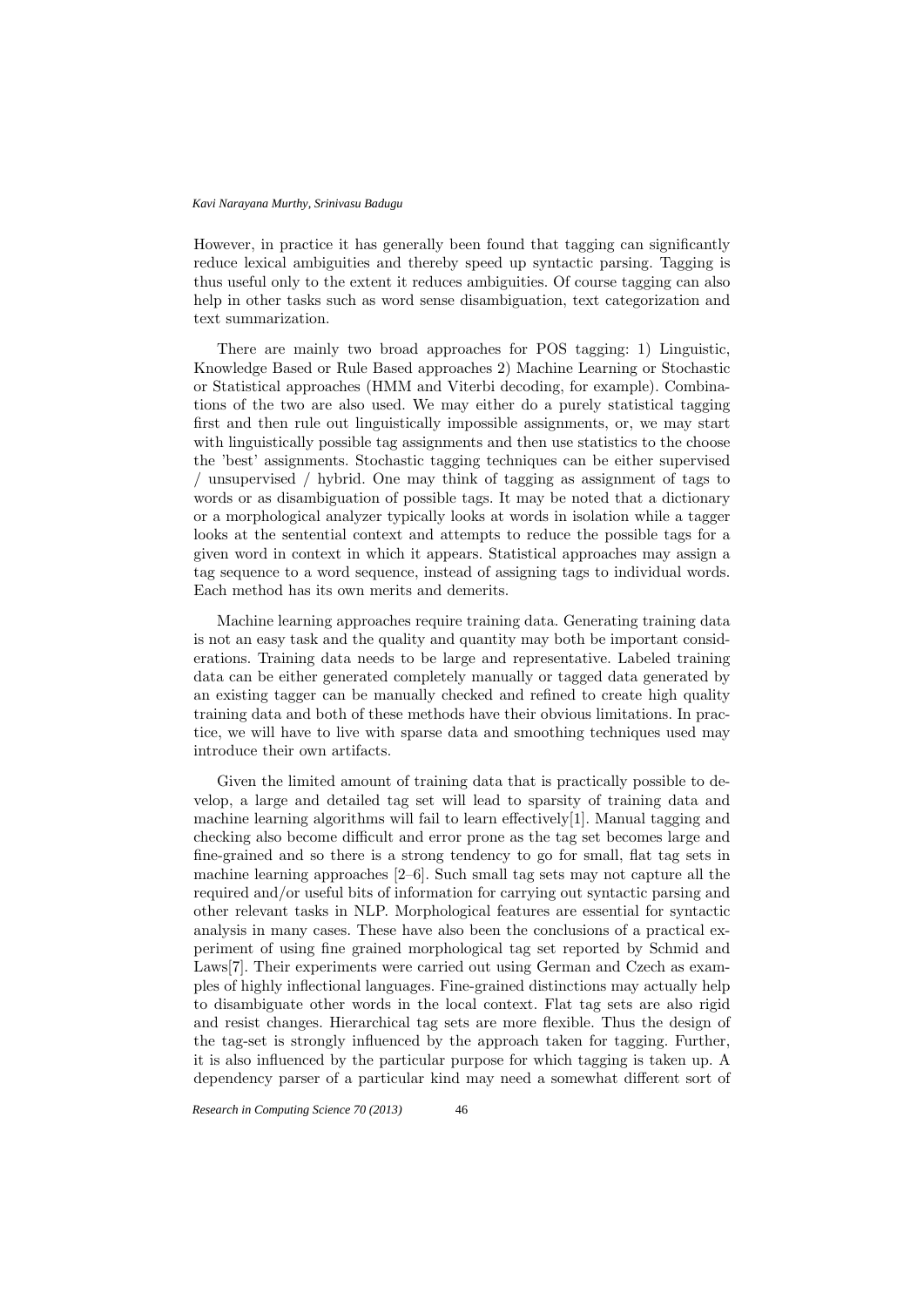sub-categorization compared to, say, parsing using LFG or HPSG. Re-usability of tagged data across applications is an issue.

Although rule based approaches may appear to be formidable to start with, once the proper set of rules has been identified through a thorough linguistic study, there are many things to gain. Linguistic approaches can give us deeper and far-reaching insights into our languages and our mind. Knowledge based approaches generalize well, avoiding over-fitting, errors can be detected and corrected easily, improvements and refinements are easier too. In a pure machine learning approach, we can only hope to improve the performance of the system by generating larger and better training data and re-training the system, whereas in linguistic approaches, we can make corrections to the rules and guarantee the accuracy of tagging. Rule based approaches are also better at guessing and handling unknown words [8].

In this paper, we present an approach that does not depend upon statistical or machine learning techniques and there no need for any training data either. No manual tagging work is involved. We can afford to use a large, fine-grained, hierarchical tag set and still achieve high quality tagging automatically. We get both speed and accuracy. In this paper, we have chosen to render all Telugu words in Roman [9].

## 2 Previous Work in Indian Languages

English morphology is very simple and direct to implement. Morphological features also very few. The number of tags used for English POS tagging system are not that large: it ranges from 45 to 203 (in the case of CLAWS C8 tag-set) [10]. Also, average number of tags per token is low (2.32 tags per token on the manually tagged part of the Wall Street Journal corpus in the Penn Tree-bank) [11]. The number of potential morphological tags in inflectional rich languages are theoretically unlimited [11]. In English many of the unknown words will be proper nouns but in inflectional and/or agglutinate languages such as Indian languages, many common nouns and verbs may be absent in the training corpus. Therefore, a good morphological analyzer helps [12, 13, 1].

POS tagging for English seems to have reached the top level, but full morphological tagging for inflectionally rich languages such as Romanian, Hungarian, is still an open problem [11]. Indian Languages are highly inflectional and agglutinative too.

A Rule based POS tagger for Telugu has been developed by Center for Applied Linguistics and Translation Studies, University of Hyderabad, India [14]. Here there are 53 tags and 524 rules for POS disambiguation. A Rule based POS tagger for Tamil has been developed by AU-KBC research center, Chennai, India [15]. Here the tag-set developed by IIIT-Hyderabad, consisting of only 26 tags, is used[2]. There are 97 rules of disambiguation. They report a Precision of 92 percent.

Sandipan Dandapat et al proposed a POS tagger for Bangla POS tagging based on Hidden Markov Models (HMM) [16, 17]. The training data set contained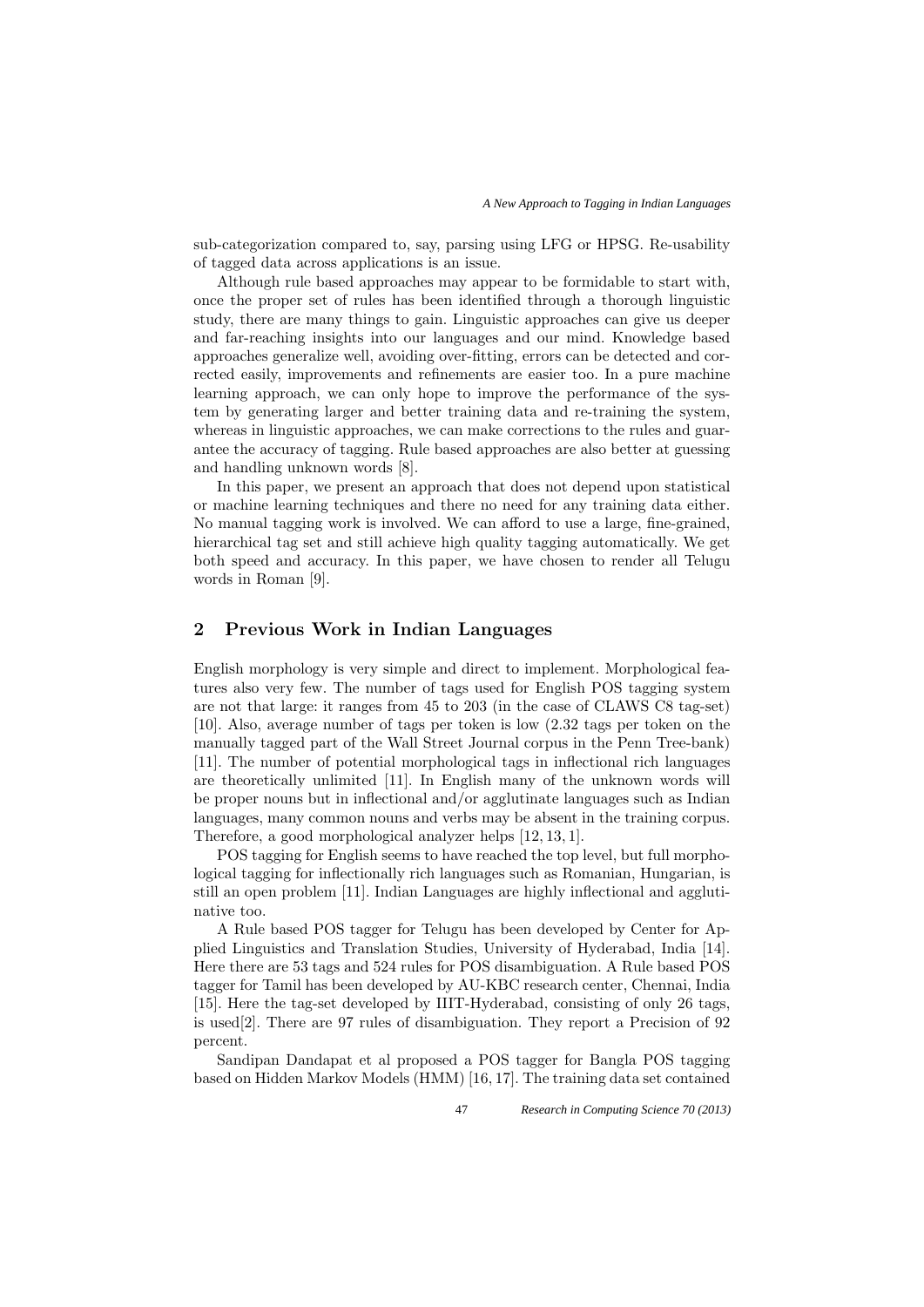nearly 41,000 words and test data set contained 5,127 words. Further, they made use of semi-supervised learning by augmenting the small labeled training set they had with a larger unlabeled training set of 100,000 words. They have also used a morphological analyzer to handle unknown words. They report an accuracy of around 89% on a test data of 10,000 words.

Pattabhi R K Rao et al. [15] proposed a hybrid POS tagger for Indian languages. Handling of unknown words is based on lexical rules. For Telugu the test data used by them consists of 6,098 words, out of which only 3,547 are correctly tagged. Precision and Recall for Telugu were 58.2% and 58.2% respectively.

Asif Ekbal et al. [18] proposed a HMM based POS tagger for Hindi, Bengali and Telugu. Here they make use of pre-tagged training corpus and HMM. Handling of unknown words is based on suffixes and Named Entity Recognition. Reported accuracies are 90.90% for Bengali, 82.05% for Hindi and only 63.93% for Telugu.

Pranjal Awasthi et al. [19] proposed an approach to POS tagging using a combination of HMM and error driven learning. They have used Conditional Random Fields (CRF), TnT, and TnT with Transformation Based Learning (TBL) approaches and have reported F-measures of 69.4%, 78.94%, and 80.74% respectively for the three approaches for Hindi.

Sankaran Baskaran [20] used HMM based approach for tagging and chunking. He achieved a Precision of 76.49% for tagging and 55.54% for chunking using the tag-set developed in IIIT-Hyderabad [2], consisting of only 26 tags.

Himanshu Agrawal and Anirudh Mani [21] presented a CRF based POS tagger and chunker for Hindi. Various experiments were carried out with various sets and combinations of features which mark a gradual increase in the performance of the system. A morph analyzer was used to provide extra information such as root word and possible POS tags for training. Training on 21,000 words, they could achieve an accuracy of 82.67%.

Thus, most of the work done so far report accuracies of up to about 90% when tagged with small, flat tag sets. As we shall see, our approach guarantees much higher accuracies although we use a very large, fine grained, hierarchical tag set. Unlike other systems reported above, our system has been tested on very large data.

## 3 Morphology Based Tagging

The main difference between our approach and all other work on tagging, whether for Indian languages or for other languages of the world, is the way we define words. The general practice is to tokenize sentences based on spaces and take for granted that these tokens are words. Sequences of characters separated by spaces are not necessarily proper linguistic units. Words have to be defined based on meaning and morphological and syntactic properties. We define a word as a sequence of phonemes bearing a definite meaning and having certain syntactic relations with other words in the given sentence. We need to define a set of syntactic relations that are universally applicable to all human languages. For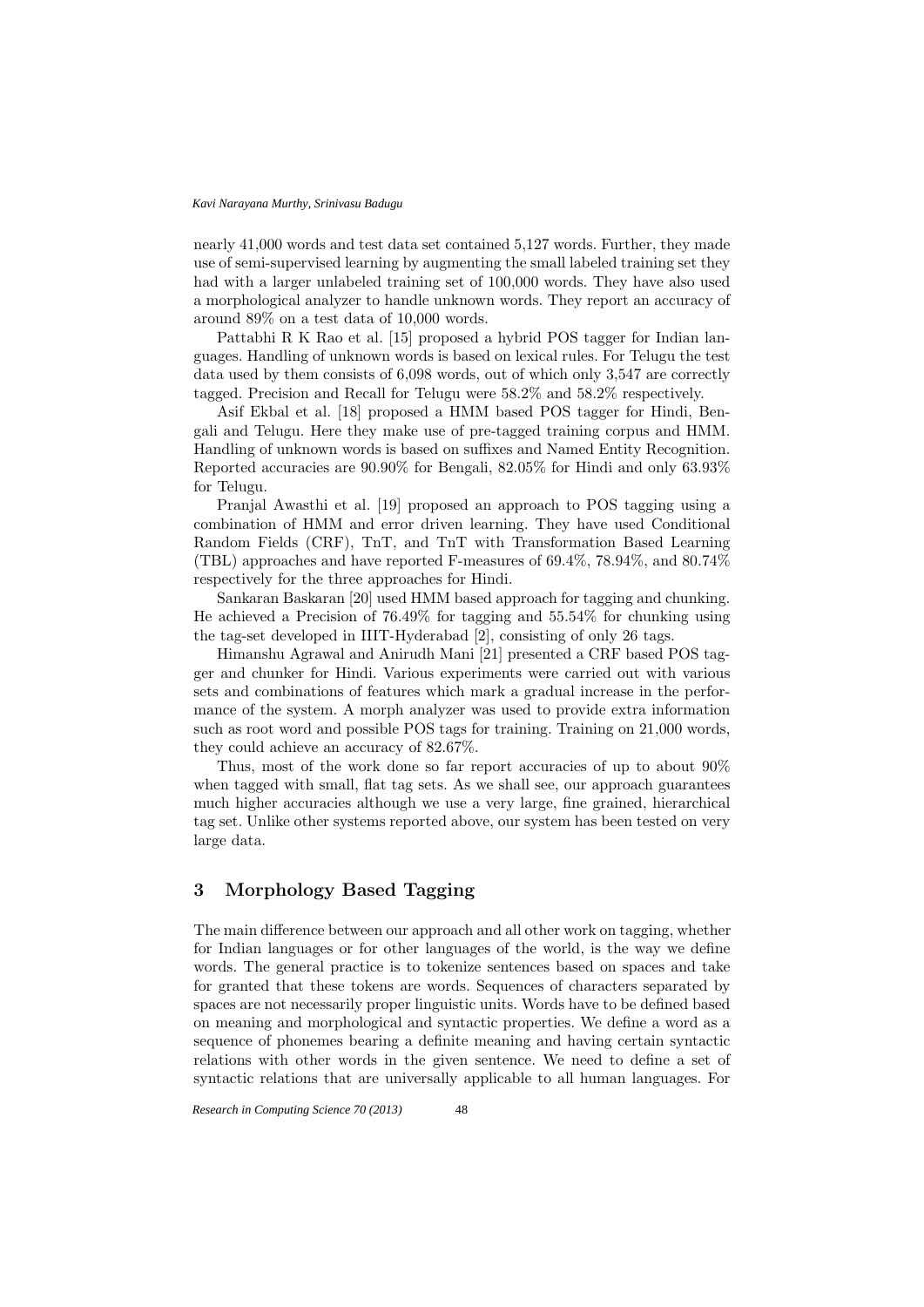example, a word which indicates an activity is a verb. If there is one activity, there can be only one verb. Thus 'has been running' is one word, not three. Similarly, 'from the book' is one single word - prepositions, post-positions are not universal word classes, 'from' is not a word in itself, it only adds a morphosyntactic feature to 'book'. Viewed from this perspective, English morphology is not significantly simpler than the morphology of any other language. Thus, although 'book' and 'books' are both ambiguous between a noun and a verb in English, the words 'from the book' and 'from the books' are both unambiguous and it is morphology which is disambiguating here. This theory of words is a very significant research contribution to NLP and modern linguistics and full details are published elsewhere [22, 23].

Statistical approaches assume that the information necessary for tag assignment comes from the other tokens in the sentence. In many cases, only the tokens that come before the current word are taken into direct consideration. We believe, in sharp contrast, that the crucial information required for assigning the correct tag comes from within the word, in all languages of the world. The crux of tagging lies in morphology. This is clearly true in the case of so called morphologically rich languages but we believe this is actually true of all human languages if only we define words properly, in terms of meanings and universal grammatical properties, rather than in terms of the written form as a sequence of characters delimited by spaces.

A vast majority of the words can be tagged correctly by looking at the internal structure of the word. In those cases where morphology assigns more than one possible tag, information required for disambiguation comes mainly from syntax. Syntax implies complex inter-relationships between words and looking at a sentence as a mere sequence of words is not sufficient. Statistical techniques are perhaps not the best means to capture and utilize complex functional dependencies between words in a sentence. Instead, syntactic parsing will automatically remove most of the tag ambiguities. It must be reiterated that tagging is intended only to reduce tag ambiguities, not necessarily to eliminate all ambiguities. Syntactic parsing systems are anyway capable of handling ambiguities.

Identifying words is thus a critical task, mere tokenization based on white spaces will not do. In Dravidian languages (including Telugu, Kannada, etc.), as also in Sanskrit, the difference between orthographic tokens and proper words is not too much. Whatever be the case, differences can be handled using several techniques. A pre-processing module can be introduced with the main intention of first tokenizing and then obtaining words from these tokens. In Telugu, we do this using regular expression based pattern matching rules. Languages like English and Hindi may require more complex rules. In certain cases, mainly sandhi (phonetic conflation) and compounds, the morphology module is itself designed to handle these differences. A post-morphology bridge module ensures that we finally have proper words, tagged and ready for further processing such as syntactic parsing.

The lexicon assigns tags to words that appear without any overt morphological inflection. Morphology handles all the derived and inflected words, including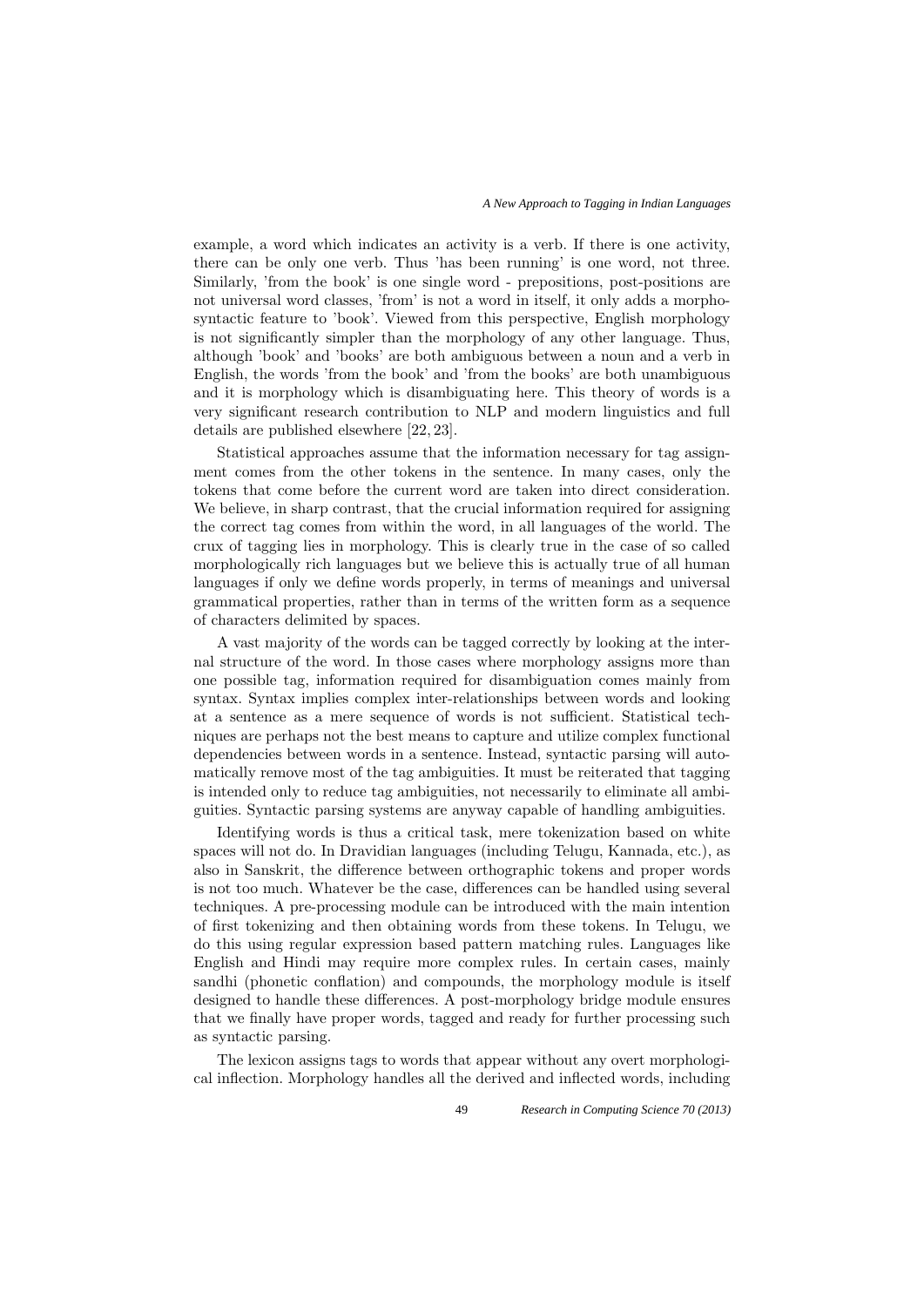many forms of sandhi. The bridge module combines the tags given by the dictionary and the additional information given by the morph, ensuring that the correct structure (and hence meaning) are depicted by the tags. The overall tag structure remains the same throughout, making it so much simpler and easier to build, test and use.

The morph system is implemented as an extended Finite State Transducer. The FST has 398 transitions or arcs. The figure below shows a small part of the FST. A category field has been incorporated so that only relevant transitions are allowed. Derivation is handled by allowing category changes. Transitions are on morphemes, not on individual characters or letters. Dravidian morphology involves complex morpho-phonemic changes at the juncture of morphemes and linguistically motivated rules have been used to handle these [24].



Fig. 1. Sample FST Grammar

We find that in any running text approximately 40% of the words are found directly in the dictionary. Less than 2% of the words in the dictionary are ambiguous. About one third of these are ambiguous between noun and verb. Since nominal and verbal morphologies are more or less completely disjoint in Telugu, and since these words occur mostly in inflected forms (more than 92% of times), morphology can resolve most of these cases of ambiguity. Morphology can also resolve ambiguity between nouns / verbs other categories such as adjectives and adverbs. Thus, morphology has a very important role in tagging. If we work with proper words instead of tokens, we believe we will get a similar picture in other languages. Certain kinds of systematic structural ambiguities in a language can lead to multiple tag assignments, calling for further disambiguation.

## 4 Tag Set Design and Tagging

Tags must be assigned to words, not to tokens. This is where we differ from all others. Once we have a precise definition of what constitutes a word and once we have a clear idea of universal word classes, the main grammatical categories and tags can be defined accordingly. The main categories should ideally be semantically motivated and hence universal and language independent. Nouns and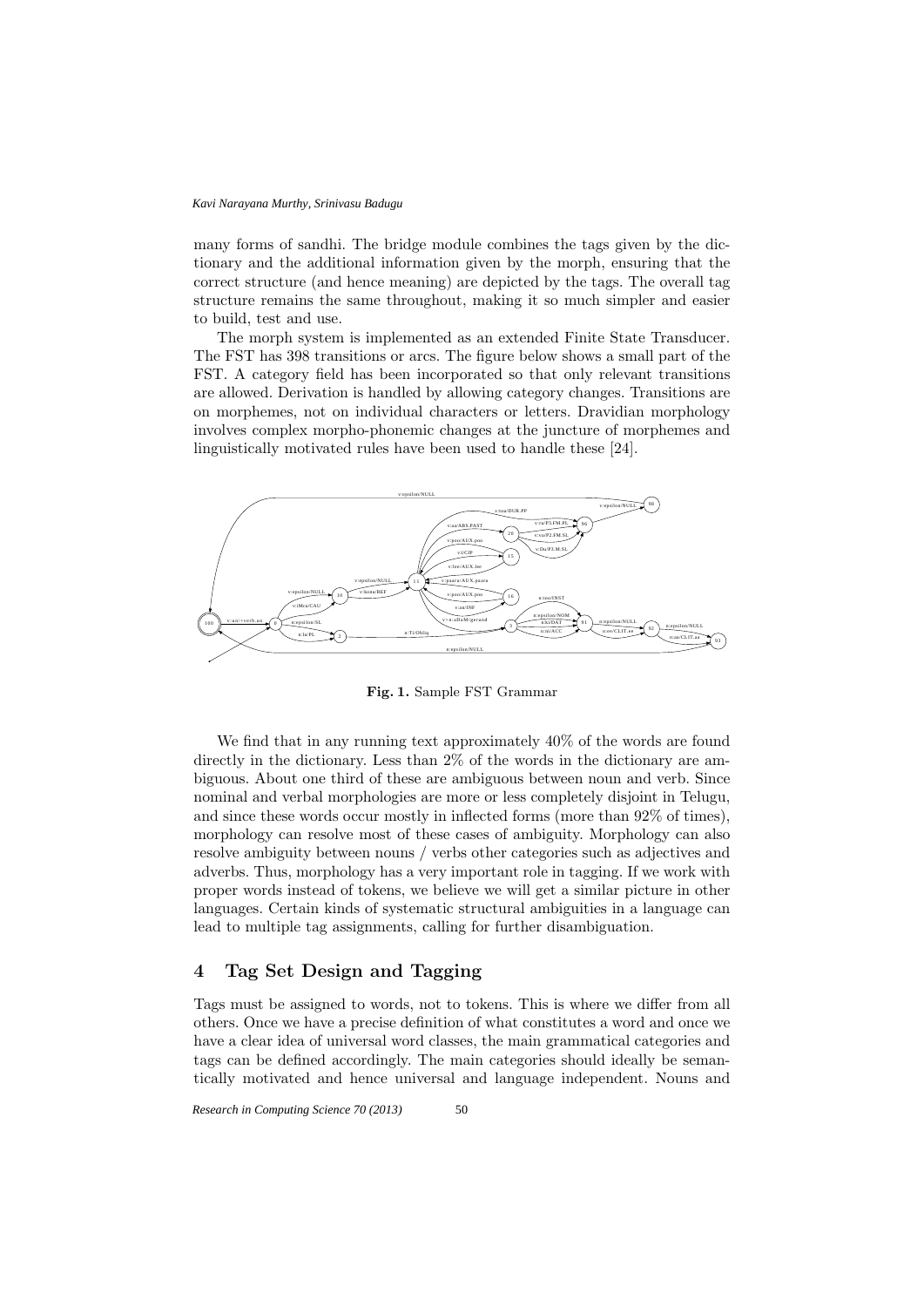verbs are universal categories with an independent and clear lexical meaning. Adjectives and manner adverbs have dependent lexical meaning and can also be taken as universal categories. Pronouns are variables, they do not have a fixed lexical meaning, but their meaning can be resolved in context. These five are the universal lexical categories. Conjunctions are typical of functional categories.

Although the major categories are semantically motivated, it must be noted that in the actual analysis process, we start from characters, build tokens and hence words, and work bottom-up through dictionary look-up / morphological analysis towards syntactic analysis leading to semantics. Since computers cannot work directly with meanings, we will have to work keeping lexical, morphological and syntactic properties in mind. Subcategories are thus dependent to some extent on the intended purpose and architectural and design issues. Each tag should then be precisely defined and supported with examples, need and justification. We give here the summary of our tagging scheme - see [25] for more details.

|  | Table 1: LERC-UoH Tag Set |  |
|--|---------------------------|--|
|--|---------------------------|--|

| N (NOUN)        |                               | ADV (Adverbs)       |                       |
|-----------------|-------------------------------|---------------------|-----------------------|
|                 | COM(Common)                   |                     | MAN(Manner)           |
|                 | PRP(Proper)                   |                     | CONJ(Conjunctive)     |
|                 |                               |                     |                       |
|                 | $-PER(Personal)$              |                     | PLA(Place)            |
|                 | $-LOC(Location)$              |                     | TIM(Time)             |
|                 | $-ORG(Organ.)$                |                     | NEG(Negative)         |
|                 | $-OTH(Others)$                |                     | QW(Question Word)     |
|                 | LOC(Locative)                 |                     | INTF(Intensifier)     |
|                 | CARD(Cardinal)                |                     | POSN(Post-Nominal     |
| PRO (Pronoun)   |                               |                     | Modifier)             |
|                 | PER(Personal)                 |                     | ABS (Absolute)        |
|                 | INTG(Interrogative)           | CONJ (Conjunction)  |                       |
|                 | REF(Reflexive)                |                     | SUB(Subordinating)    |
|                 | INDF(Indefinite)              |                     | $COOR$ (Coordinating) |
| ADJ (Adjective) |                               | V (Verb)            |                       |
|                 | DEM(Demonstrative)            |                     | IN(Intransitive)      |
|                 | QNTF(Quantifying)             |                     | TR(Transitive)        |
|                 | ORD(Ordinal)                  |                     | BI(Bitransitive)      |
|                 | $\text{ABS}(\text{Absolute})$ |                     | $DEFE$ (defective)    |
| SYMB (Symbol)   |                               | INTJ (Interjection) |                       |

Here are some examples of tags in the dictionary.

| baDillN-COM-COU-N.SL-NOM        | muduru     ADJ-ABS     V-IN |
|---------------------------------|-----------------------------|
| aMdamainallADJ-ABS              | telusullV-DEFE              |
| adhikaarillN-COM-COU-FM.SL-NOM  | $t$ inullV-TR               |
| ataDullPRO-PER-P3.M.SL-DIST-NOM | paatika     N-CARD-NHU-NOM  |

Here PRO-PER-P3.M.SL-DIST-NOM as a whole is called a tag. A tag consists of a series of tag elements separated by hyphens. The first element is always

51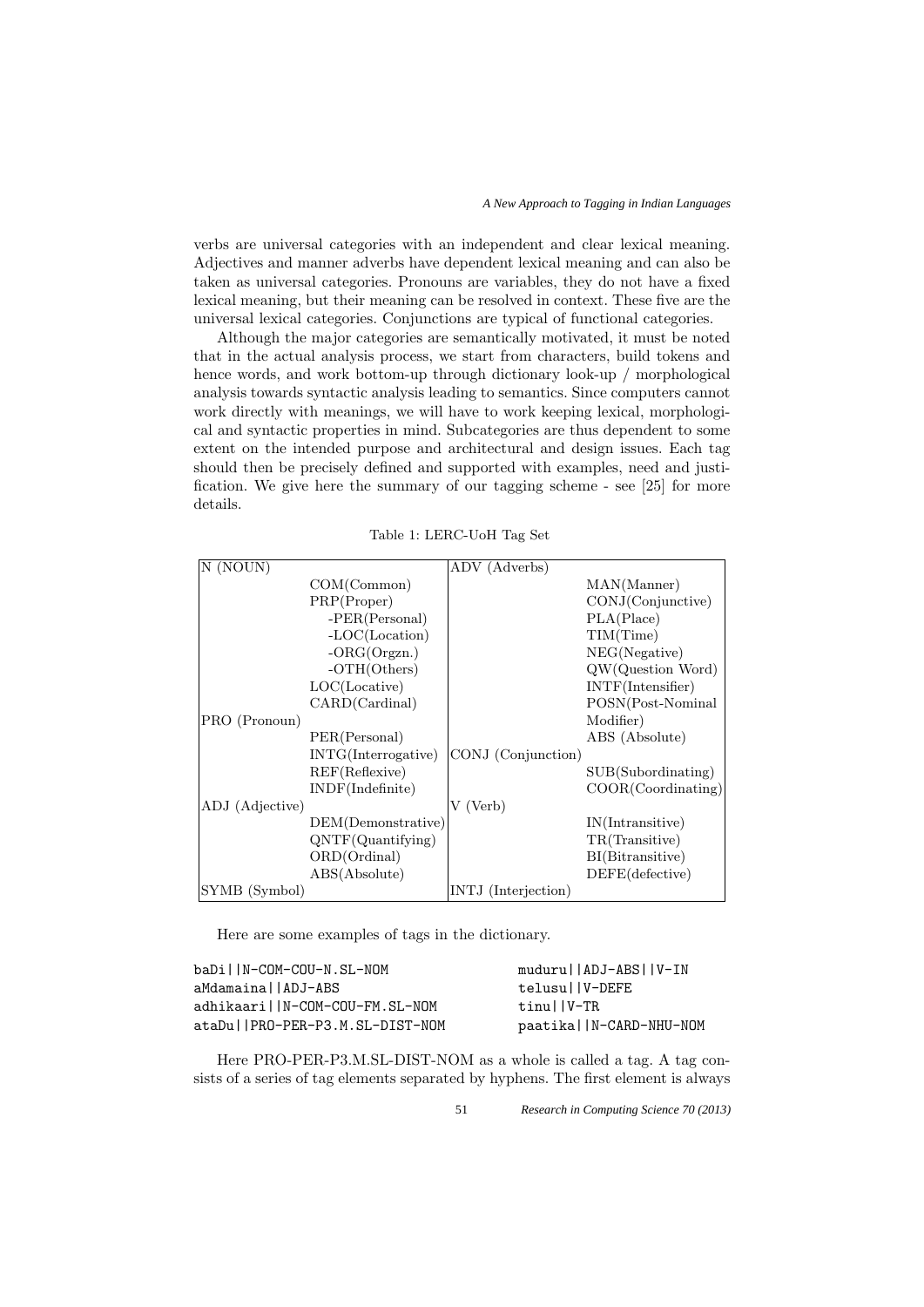the main category and the next one or two levels indicate syntactic or morphological subcategories. The rest are morphological or semantic features. There is a more or less one-to-one correspondence between these elements and the morpheme structure of words. When a morpheme indicates more than one feature, the individual features are indicated as tag atoms within the given element, as in the case of P3.N.SL. In our Telugu dictionary, there are 274 unique tags made up of 143 tag elements and 121 atoms. Morph refines and/or adds more information. For example, 'ceppu' is a verbal root listed in the dictionary and 'ceppinavaaDu' is a pronominalized form derived by morphology and the corresponding tags are:

ceppu||N-COM-COU-N.SL-NOM||V-TR12

ceppinavaaDu||ceppu||V-TR12.v-PAST.RP-.adj -PRON.vaaDu.P3.M.SL-.n-NOM

In the final analysis there are more than 20,000 tags for nouns (including number, case, clitics, vocatives, pronominalized forms, etc.) and nearly 15 Million different tags for verbs (including inflection, derivation, clitics etc.) Our morph is capable of generating and analyzing all these word forms. The tags contain all the necessary lexical, morphological, syntactic and relevant semantic information for carrying out syntactic analysis etc. without need for getting back to the dictionary or morphology.

Most of the other works on morphology for Indian languages are based on the Paradigm Model where lists of word forms are manually created for each paradigm based on morpho-phonemic considerations but as reflected in the orthography. It is next to impossible to create complete lists of all word forms manually given the richness of morphology of our languages. Nor is this an intelligent or wise approach. It is very unlikely that the human mind simply lists all forms of all words in tables. Also, morphology is reduced to arbitrary string manipulation in this paradigm approach. For example, in Telugu, 'maniShi' (person) becomes 'manuShulu' (persons) in plural. In the paradigm approach, 'man' is identified as the common prefix and 'maniShi' is broken into 'man' and 'iShi'. Then, 'manuShulu' is obtained by adding 'uShulu' to 'man'. Since 'man', 'iShi', 'uShulu' are all totally arbitrary, meaningless, linguistically unacceptable units, this is really not morphology at all. Ours is perhaps the first, linguistically motivated, psychologically plausible, nearly complete, computationally efficient morphological system for any Indian language. It may be noted that many other works for various languages across the world are also based on arbitrary character level manipulations. A proper system of morphology will be of great help not only in tagging but also for spell checking, stemming / lemmatization etc. More importantly, it will provide insights into the way the language works. A proper system of morphology will be useful for language teaching and learning too.

Morph can resolve a major portion of tag ambiguities. For example, the Telugu word 'ceppu' has two meanings: 1) 'to say or to tell' 2) shoe or slipper.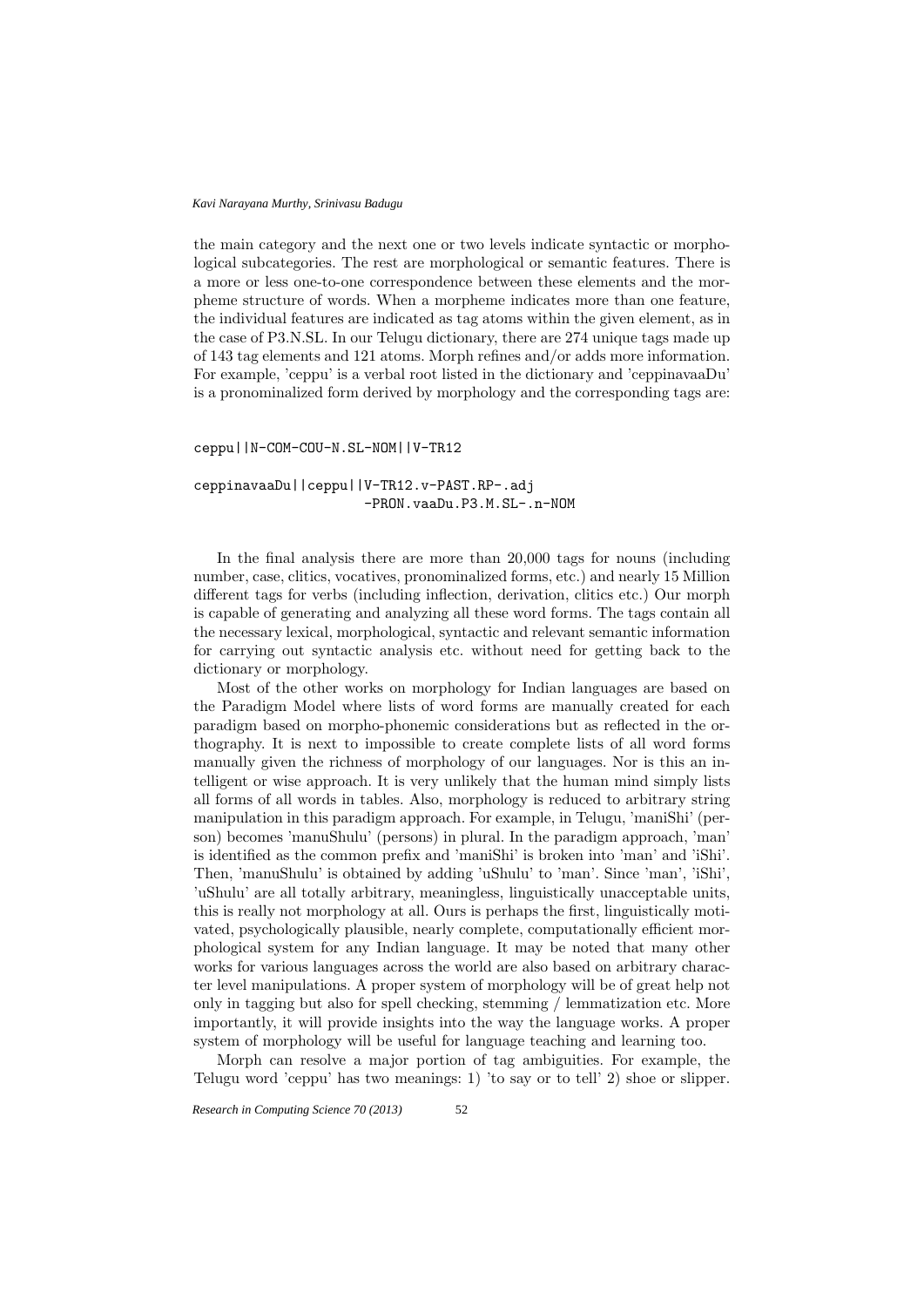The examples below show how morphology can resolve the noun-verb ambiguity. In the case of derivations, note how our tags depict the complete flow of category changes. This is essential for syntactic parsing.

ceppu||N-COM-COU-N.SL-NOM||V-TR12

ceppaaDu||ceppu||V-TR12-ABS.PAST-P3.M.SL ceppinavaaDu||ceppu||V-TR12.v-PAST.RP-.adj

-PRON.vaaDu.P3.M.SL-.n-NOM

ceppulanu||ceppu||N-COM-COU-N.PL-ACC

When morph fails to disambiguate, syntactic considerations such as chunking constraints, predicate-argument structure and selectional restrictions can resolve the ambiguities in most cases. Less than 1% of words will remain ambiguous as can be seen from our experiments below.

Disambiguation by purely statistical methods have also been used by researchers [26]. Although all words can be disambiguated, there can be no guarantee of correctness, even in cases where clear disambiguation rules exist linguistically. A rule-based disambiguation will usually leave out only those ambiguities which are genuine.

## 5 Experiments and Results

There are no publicly available standard data sets available for Telugu. We have developed our own Telugu text corpus of about 50 Million words [27]. We have tested our system on a corpus of 15 Million words. Performance of the morph analyzer on randomly selected sentences from this corpus is shown below:

|      |       |              | #Sent #Tokens Found in Dict Identified by Morph Unknown |  |
|------|-------|--------------|---------------------------------------------------------|--|
| 101  | 861   | $(376)$ 44\% | $(402)$ 46\% $(83)$ 10\%                                |  |
| 500  | 4788  | $(2058)$ 43% | $(2330)$ 49% $(400)$ 8%                                 |  |
| 1000 | 9269  | $(3869)$ 42% | $(4691) 50\%$ (709) 8%                                  |  |
| 1500 | 14092 | $(5860)$ 42% | $(7105) 50\% (1127) 8\%$                                |  |

Table 2. Results of Morph Analysis on Telugu Corpora

Eight to ten percent of the words remain un-analyzed. We have options for guessing but here we show results without guessing. It is found on close inspection that most of the un-analyzed words are spelling errors, loan words, named entities and compounds. Among the words analyzed, it is found that around

53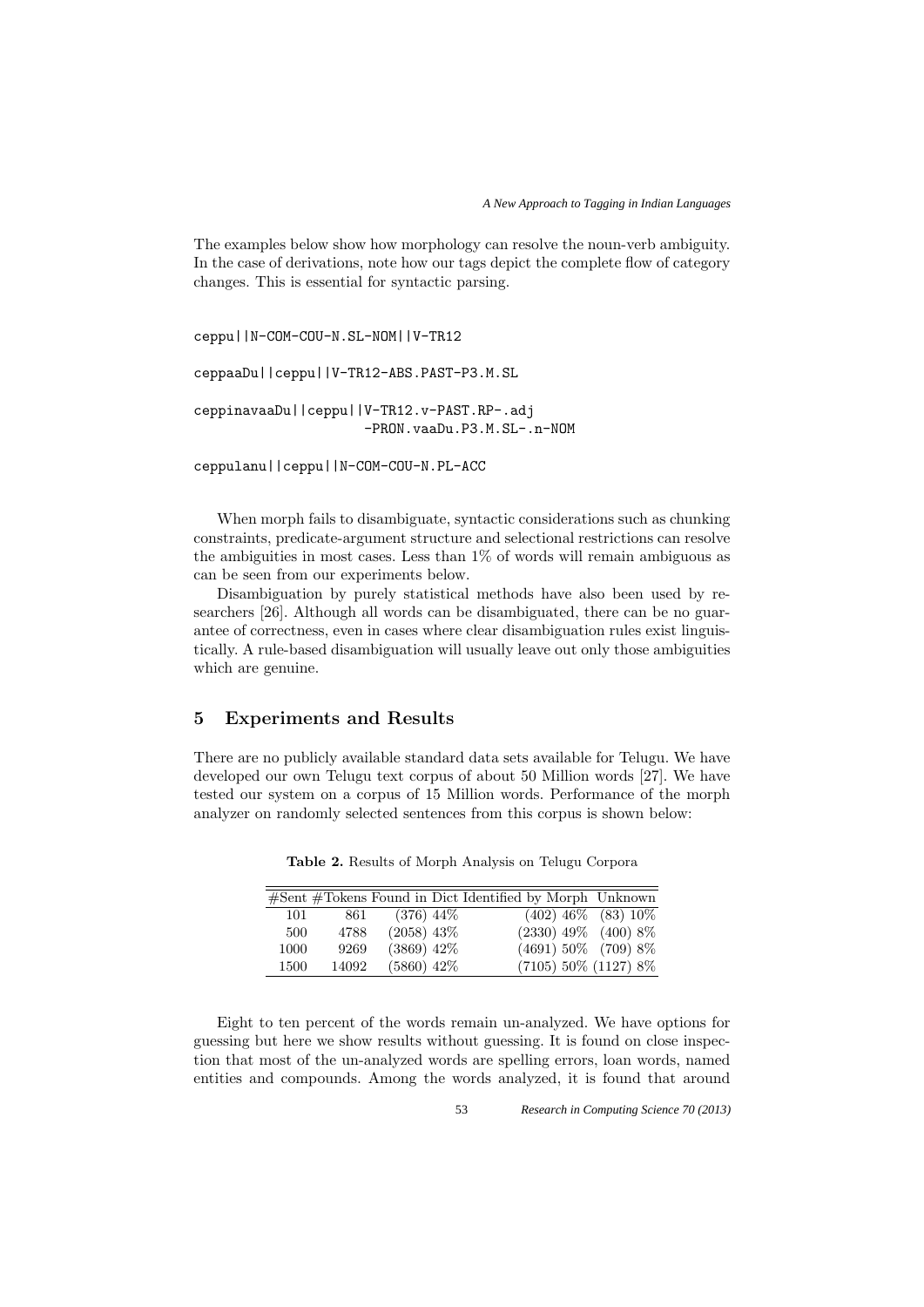10% of words are assigned more than one tag. In most cases of ambiguity, words get only two tags, not more. More importantly, the correct tag is almost always included.

Since ours is a manually created rule based system, there is no scope for chance errors. Incorrect analysis is very rare and occurs only due to complex interactions involving spelling errors, loan words, named entities etc. In order to evaluate the Precision and Recall, random samples have been manually checked. A random sample of 202 sentences consisting of 1776 words has been tagged and manually checked carefully. Of these, 1626 words (91.5%) were tagged, the rest remain untagged. Only 5 words (0.3%) were found to be incorrectly tagged. This gives us a Precision of 99.69% and a Recall of 91.27%. In these calculations, a word has been taken to be correctly tagged if the correct tag is included, along with possibly other tags.

In cases of ambiguous tag assignments, we use a set of 17 rules based on local syntactic context to disambiguate the tags. About 90% of ambiguities can be resolved using these local rules. Finally, we find that we can tag more than 93% of all words in a raw corpus, with less than 1% of the words assigned more than one tag, and with a guarantee of more than 99% correctness.

#### 6 Conclusions

In this paper we have presented a new approach to tagging based on our new theory of words, using a morphological analyzer and a fine-grained hierarchical tag-set. We have shown that it is possible to develop high performance tagging system without need for any training data or machine learning or statistical inference. Since the whole system is rule governed, the results can be guaranteed to be correct. Manual verification has validated this claim. We have demonstrated the viability and merits of our ideas through actually developed system for Telugu. The same ideas and methods have been used to develop a system for Kannada and the performance of our Kannada system is similar. The method is being applied for other languages too.

#### References

- 1. Atwell, E.: Development of Tag Sets for Part-of-Speech Tagging. In Ludeling, A., Kyto, M., eds.: Corpus Linguistics An International Handbook, Mouton de Gruyter (2008) 501–526
- 2. IIIT-Hyderabad: A Part-of-Speech Tagset for Indian Languages. http://shiva. iiit.ac.in/SPSAL2007/iiit\_tagset\_guidelines.pdf
- 3. AU-KBC: POS Tagset for Tamil. http://nrcfosshelpline.in/smedia/images/ downloads/Tamil\_Tagset-opensource.odt
- 4. Sankaran, B., Bali, K., Choudhury, M., Bhattacharya, T., Bhattacharyya, P., Jha, G., Rajendran, S., Saravanan, K., Sobha, L., Subbarao, K.V.: A Common Partsof-Speech Tagset Framework for Indian Languages. In: Proceedings of the Sixth International Conference on Language Resources and Evaluation (LREC'08), Marrakech, Morocco, European Language Resources Association (ELRA) (2008) 1331– 1337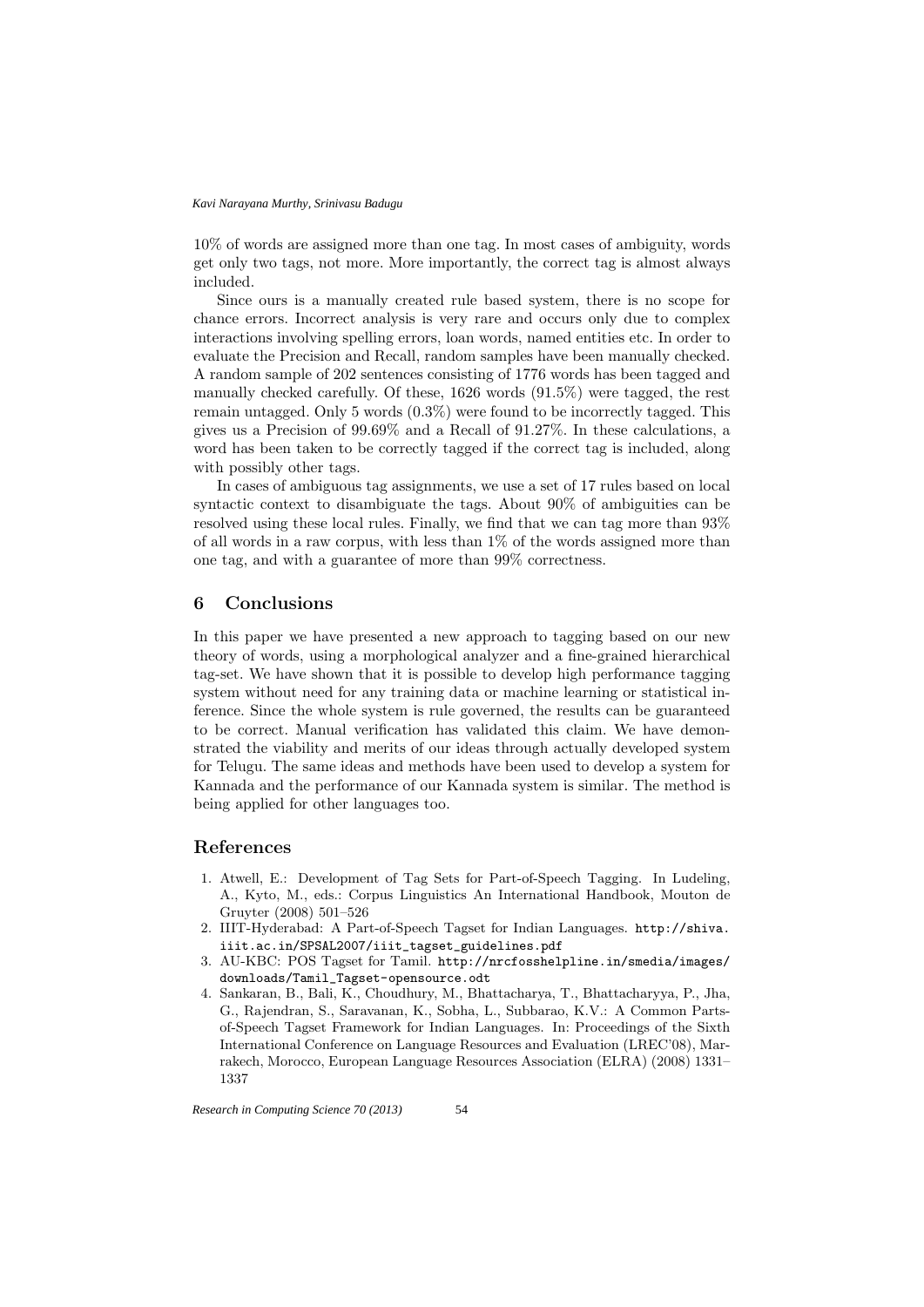- 5. RamaSree, R.J., Rao, G.U., Murthy, K.V.M.: Assessment and Development of POS Tagset for Telugu. In: Proceedings of the Sixth Workshop on Asian Language Resources, 3rd International Joint Conference on Natural Language Processing (IJCNLP-08), IIIT Hyderabad, Hyderabad, India (2008) 85–88
- 6. Elworthy, D.: Tagset Design and Inflected Languages. In: In EACL SIGDAT workshop From Texts to Tags: Issues in Multilingual Language Analysis. (1995)  $1 - 10$
- 7. Schmid, H., Florian, L.: Estimation of Conditional Probabilities With Decision Trees and an Application to Fine-Grained POS Tagging. In: COLING. (2008) 777–784
- 8. Abney, S.: Part-of-Speech Tagging and Partial Parsing. In: Corpus-Based Methods in Language and Speech, Kluwer Academic Publishers (1996) 118–136
- 9. Murthy, K.N., Srinivasu, B.: Roman Transliteration of Indic Scripts. In: 10th International Conference on Computer Applications, University of Computer Studies, Yangon, Myanmar (28-29 February 2012)
- 10. Garside, R.: The CLAWS Word-Tagging System. In Garside, R., Leech, G., Sampson, G., eds.: The Computational Analysis of English, Longman (1987) 30– 41
- 11. Hajič, J.: Morphological Tagging: Data vs. Dictionaries. In: Proceedings of the 6th Applied Natural Language Processing and the 1st NAACL Conference, Seattle, Washington (2000) 94–101
- 12. Huihsin, T., Jurafsky, D., Christopher, M.: Morphological Features help POS Tagging of unknown Words across Language Varieties. In: Proceedings of the Fourth SIGHAN Workshop on Chinese Language Processing, Jeju Island, Korea, Association for Computational Linguistics (October 2005) 32–39
- 13. Sawalha, M., Atwell, E.: Fine-grain Morphological Analyzer and Part-of-Speech Tagger for Arabic Text. In: Proceedings of the Seventh International Conference on Language Resources and Evaluation (LREC'10), Valletta, Malta (2010) 1258–1265
- 14. SreeGanesh, T.: Telugu POS Tagging in WSD. In Journal of Language in India 6 (August 2006)
- 15. Pattabhi, R.K.R., SundarRam, R.V., Krishna, R.V., Sobha, L.: A Text Chunker and Hybrid POS Tagger for Indian Languages. In: Proceedings of International Joint Conference on Artificial Intelligence Workshop on Shallow Parsing for South Asian Languages, IIIT Hyderabad, Hyderabad, India (2007)
- 16. Dandapat, S., Sarkar, S., Basu, A.: A Hybrid Model for Part of Speech Tagging and its Application to Bengali. In: Proceedings of International Conference on Computational Intelligence, Instanbul, Turkey (2004) 169–172
- 17. Dandapat, S., Sarkar, S.: Part of Speech Tagging for Bengali with Hidden Markov Model. In: Proceedings of NLPAI Machine Learning Workshop on Part of Speech Tagging and Chunking for Indian languages, IIIT Hyderabad, Hyderabad, India (2006)
- 18. Ekbal, A., Mandal, S.: POS Tagging using HMM and Rule based Chunking. In: Proceedings of International Joint Conference on Artificial Intelligence Workshop on Shallow Parsing for South Asian Languages, IIIT Hyderabad, Hyderabad, India (2007)
- 19. Awasthi, P., DelipRao, Ravindran, B.: Part of Speech Tagging and Chunking with HMM and CRF. In: Proceedings of NLPAI Machine Learning Workshop on Part of Speech Tagging and Chunking for Indian languages, IIIT Hyderabad, Hyderabad, India (2006)